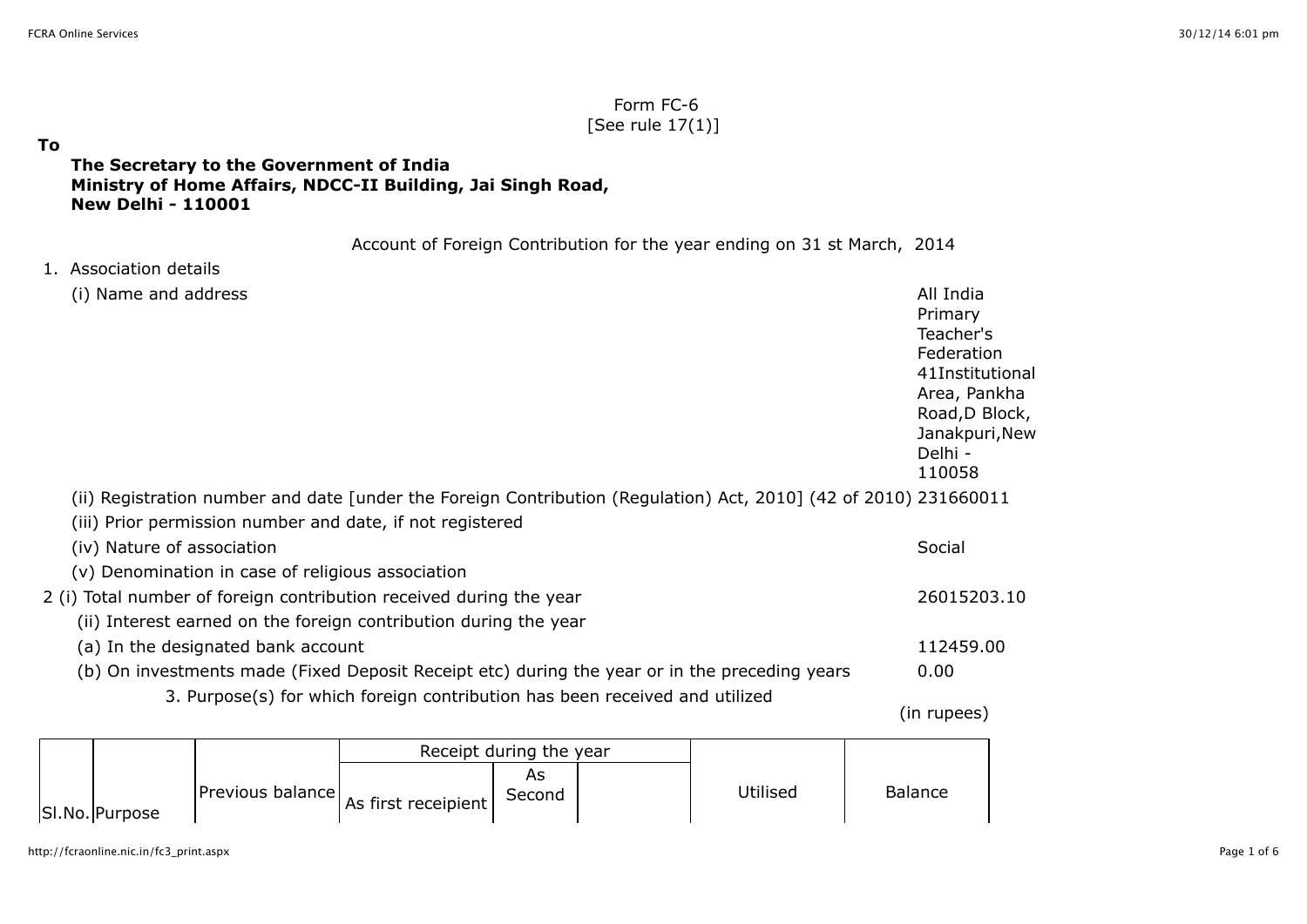|               |                                                                                                                   |                |            |                                                                                         |    |                       | receipient | <b>Total</b> |               |           |                        |             |
|---------------|-------------------------------------------------------------------------------------------------------------------|----------------|------------|-----------------------------------------------------------------------------------------|----|-----------------------|------------|--------------|---------------|-----------|------------------------|-------------|
|               |                                                                                                                   | In cash        | In<br>kind | In cash                                                                                 | In | Inl<br>kind cash kind | Inl        |              | In cash kind  | In        | In cash                | Inl<br>kind |
|               | Other<br>expenses.                                                                                                | 1167476.000.00 |            | 112459.000.000.000.00                                                                   |    |                       |            | 112459.00    |               |           | 0.000.001279935.000.00 |             |
| 2             | <b>Activities</b><br>other than<br>those<br>mentioned<br>above                                                    |                | 0.00 0.00  | 145685.000.000.000.00                                                                   |    |                       |            | 145685.00    | 145685.000.00 |           |                        | 0.00 0.00   |
| 3             | Awareness<br>Camp $/$<br>Seminar /<br>Workshop /<br>Meeting /<br>Conference.                                      |                |            | 2453899.000.00025587268.100.000.000.00025587268.10023570926.360.0004470240.740.00       |    |                       |            |              |               |           |                        |             |
| 4             | Grant of<br>stipend /<br>scholarship<br>assistance<br>in cash and<br>kind to<br>poor $/$<br>deserving<br>children |                | 0.00 0.00  | 282250.000.000.000.00                                                                   |    |                       |            | 282250.00    |               | 0.00 0.00 | 282250.00 0.00         |             |
| <b>Total:</b> |                                                                                                                   |                |            | 3621375.00 0.00 26127662.10 0.00 0.00 0.00 26127662.10 23716611.36 0.00 6032425.74 0.00 |    |                       |            |              |               |           |                        |             |

3A. Purpose(s) for which foreign contribution has been received and utilized - Places with addresses of specific

|   | SI.No. Purpose                                                 | <b>Specific Activity</b>       | Address                                                                                                      |
|---|----------------------------------------------------------------|--------------------------------|--------------------------------------------------------------------------------------------------------------|
|   | Activities other than those mentioned<br>labove                | Reimbursement of<br>Expenses   | 41 Institutional Area, D Block,<br>Janakpuri, New Delhi, Delhi, Delhi,<br><b>IPIN:110058</b>                 |
| 2 | Awareness Camp / Seminar / Workshop /<br>Meeting / Conference. | Professional and<br>Activities | 41 Institutional Area, D Block,<br>Educational Development Janakpuri, New Delhi, Delhi, Delhi,<br>PIN:110058 |

activities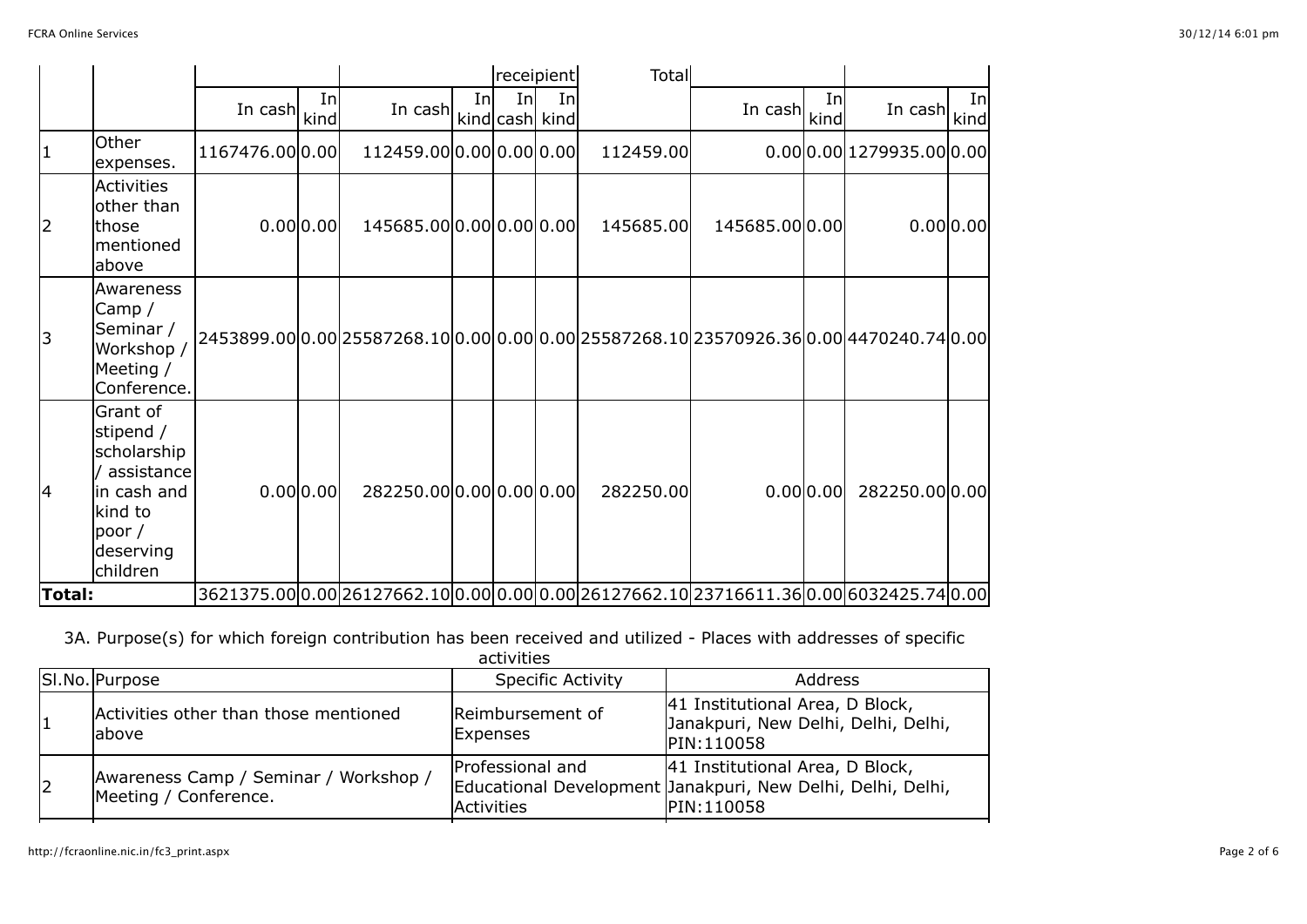|  | Grant of stipend / scholarship / assistance<br>in cash and kind to poor / deserving<br><b>Ichildren</b> | <b>Women Bursaries</b> | 41 Institutional Area, D Block,<br>Janakpuri, New Delhi, Delhi, Delhi,<br><b>IPIN:110058</b>                         |
|--|---------------------------------------------------------------------------------------------------------|------------------------|----------------------------------------------------------------------------------------------------------------------|
|  | Other expenses.                                                                                         |                        | 41 Institutional Area, D Block,<br>Administrative Expenses Janakpuri, New Delhi, Delhi, Delhi,<br><b>IPIN:110058</b> |

**Caution:** Submission of false information or concealment of material facts shall attract the relevant provisions of the Foreign Contribution (regulation) Act, 2010 (42 of 2010), warranting appropriate action

4. Name and address of the designated branch of the bank and account number (as specified in the application for registration/prior permission or permitted by the Central Government)<br>A/c No 110058

- A/c No 110058<br>Bank name Bank of
- Bank of Maharashtra

Address Janak Puri, Institutional Area D-Block, New Delhi

5. Donor wise receipt of foreign contribution

(in rupees)

| SI.NoDonor Name                                         | <b>Address</b>            | Purpose                                                                                                      | Receipt<br>date | Amount     |
|---------------------------------------------------------|---------------------------|--------------------------------------------------------------------------------------------------------------|-----------------|------------|
|                                                         |                           |                                                                                                              |                 |            |
| <b>Bank interest</b>                                    | $\mathsf{L}^{\mathsf{L}}$ | Grant of stipend / scholarship /<br>assistance in cash and kind to<br>poor / deserving children              | 30/12/2013      | 112459.00  |
|                                                         |                           | Awareness Camp / Seminar /<br>Workshop / Meeting /<br>Conference.                                            | 10/04/2013      | 302526.00  |
|                                                         |                           | Awareness Camp / Seminar /<br>Workshop / Meeting /<br>Conference.                                            | 20/06/2013      | 3126883.00 |
|                                                         |                           | Awareness Camp / Seminar /<br>Workshop / Meeting /<br>Conference.                                            | 31/12/2013      | 6756865.00 |
| <b>CANADIAN</b><br><b>TEACHERS</b><br><b>FEDERATION</b> | CANADA,                   | Awareness Camp / Seminar /<br>Workshop / Meeting /<br>Conference.                                            | 24/10/2013      | 368882.60  |
|                                                         |                           | <b>Institutional donors(A):-</b><br>LARAFORBUNDET SWEDEN,<br>LARAFORBUNDET SWEDEN,<br> LARAFORBUNDET SWEDEN, |                 |            |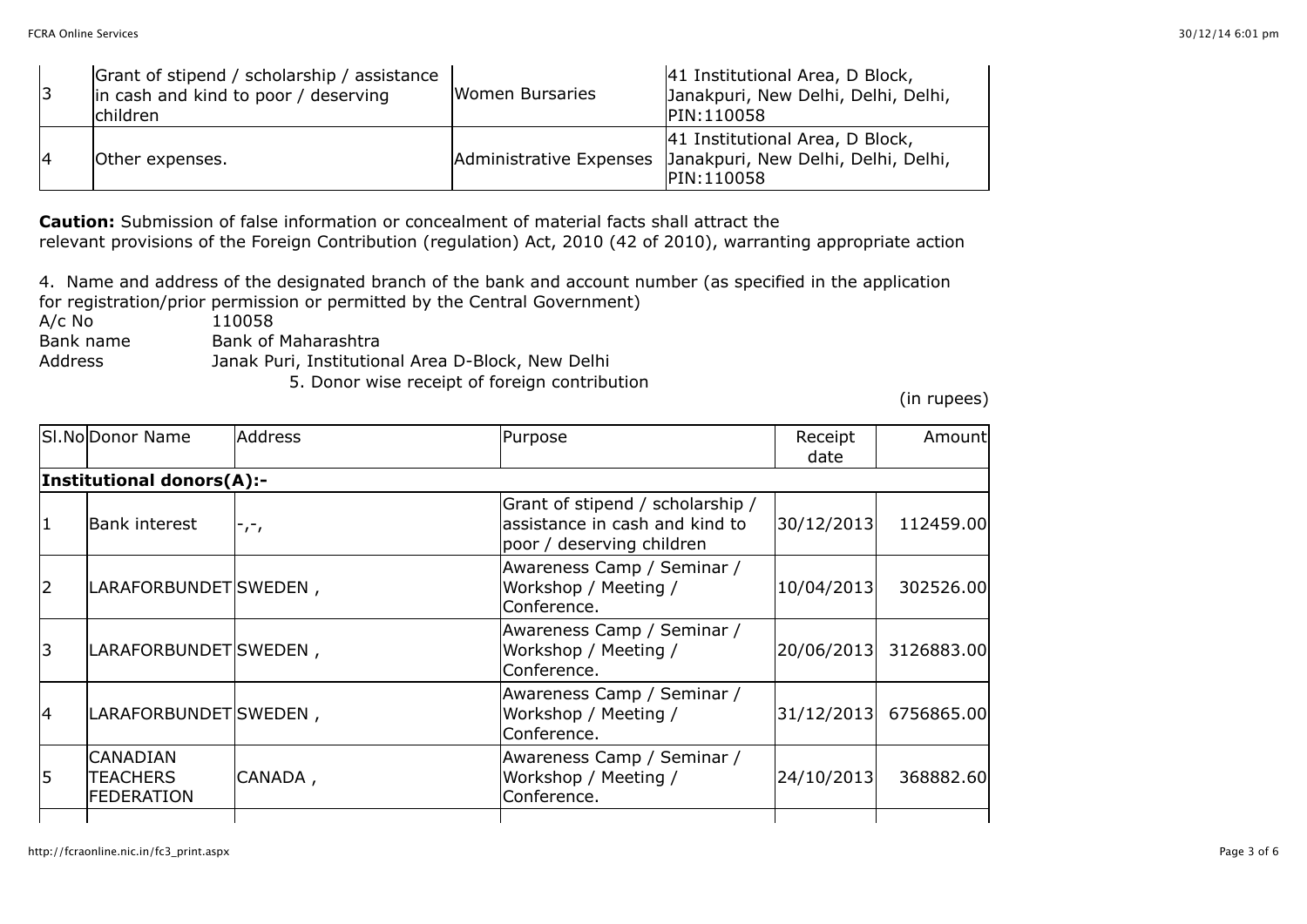| 6            | <b>CANADIAN</b><br><b>TEACHERS</b><br><b>FEDERATION</b> | CANADA,                                                                                         | Awareness Camp / Seminar /<br>Workshop / Meeting /<br>Conference. | 20/12/2013 | 590504.00  |
|--------------|---------------------------------------------------------|-------------------------------------------------------------------------------------------------|-------------------------------------------------------------------|------------|------------|
| 17           | <b>CANADIAN</b><br><b>TEACHERS</b><br><b>FEDERATION</b> | CANADA,                                                                                         | Awareness Camp / Seminar /<br>Workshop / Meeting /<br>Conference. | 03/03/2014 | 129464.50  |
| 8            | Education<br>International<br><b>Brussels</b>           | <b>Education International</b><br>Brussels, 5, Bd du Roi Albert II,<br>1210 Brussels,, Belgium, | Awareness Camp / Seminar /<br>Workshop / Meeting /<br>Conference. | 12/10/2013 | 671900.00  |
| 9            | Education<br>International<br><b>Brussels</b>           | <b>Education International</b><br>Brussels, 5, Bd du Roi Albert II,<br>1210 Brussels,, Belgium, | Awareness Camp / Seminar /<br>Workshop / Meeting /<br>Conference. | 15/10/2013 | 310510.00  |
| 10           | Education<br>International<br><b>Brussels</b>           | <b>Education International</b><br>Brussels, 5, Bd du Roi Albert II,<br>1210 Brussels,, Belgium, | Awareness Camp / Seminar /<br>Workshop / Meeting /<br>Conference. | 24/10/2013 | 418698.00  |
| 11           | Education<br>International<br><b>Brussels</b>           | <b>Education International</b><br>Brussels, 5, Bd du Roi Albert II,<br>1210 Brussels,, Belgium, | Awareness Camp / Seminar /<br>Workshop / Meeting /<br>Conference. | 12/12/2013 | 1839829.00 |
| $ 12\rangle$ | Education<br>International<br><b>Brussels</b>           | <b>Education International</b><br>Brussels, 5, Bd du Roi Albert II,<br>1210 Brussels,, Belgium, | Awareness Camp / Seminar /<br>Workshop / Meeting /<br>Conference. | 10/01/2014 | 82909.00   |
| 13           | Education<br>International<br><b>Brussels</b>           | <b>Education International</b><br>Brussels, 5, Bd du Roi Albert II,<br>1210 Brussels,, Belgium, | Awareness Camp / Seminar /<br>Workshop / Meeting /<br>Conference. | 13/01/2014 | 616879.00  |
| 14           | Education<br>International<br><b>Brussels</b>           | <b>Education International</b><br>Brussels, 5, Bd du Roi Albert II,<br>1210 Brussels,, Belgium, | Awareness Camp / Seminar /<br>Workshop / Meeting /<br>Conference. | 20/01/2014 | 1223985.00 |
| 15           | Education<br>International<br><b>Brussels</b>           | <b>Education International</b><br>Brussels, 5, Bd du Roi Albert II,<br>1210 Brussels,, Belgium, | Awareness Camp / Seminar /<br>Workshop / Meeting /<br>Conference. | 21/01/2014 | 160884.00  |
| 16           | Education<br>International<br><b>Brussels</b>           | <b>Education International</b><br>Brussels, 5, Bd du Roi Albert II,<br>1210 Brussels,, Belgium, | Awareness Camp / Seminar /<br>Workshop / Meeting /<br>Conference. | 30/01/2014 | 1248790.00 |
| 17           | Education<br>International<br><b>Brussels</b>           | <b>Education International</b><br>Brussels, 5, Bd du Roi Albert II,<br>1210 Brussels, Belgium,  | Awareness Camp / Seminar /<br>Workshop / Meeting /<br>Conference. | 26/02/2014 | 1235500.00 |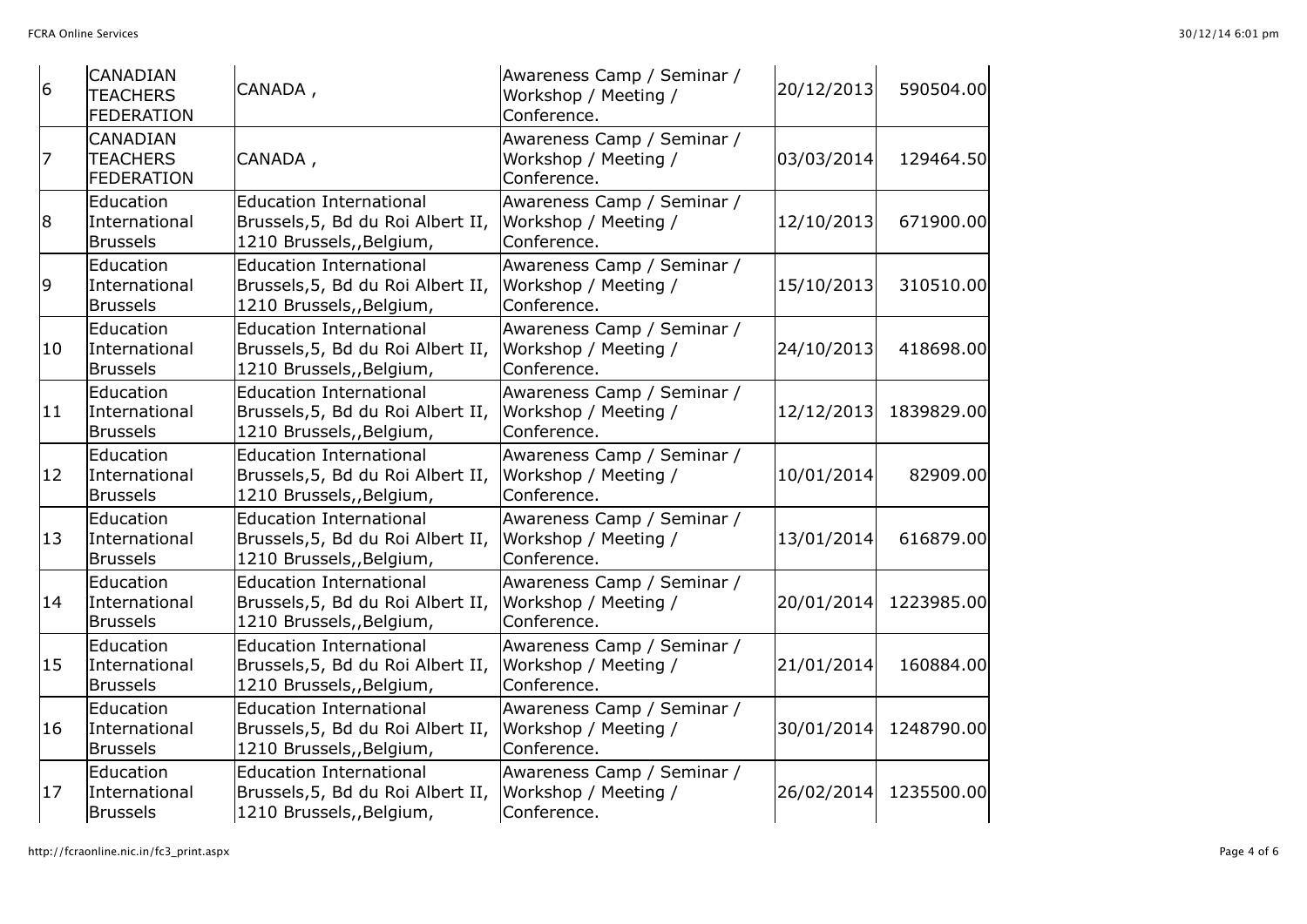| 18         | Education<br>International<br><b>Brussels</b>            | <b>Education International</b><br>Brussels, 5, Bd du Roi Albert II,<br>1210 Brussels,, Belgium, | Awareness Camp / Seminar /<br>Workshop / Meeting /<br>Conference. | 28/02/2014 | 296408.00   |
|------------|----------------------------------------------------------|-------------------------------------------------------------------------------------------------|-------------------------------------------------------------------|------------|-------------|
| 19         | <b>GLOBAL</b><br><b>CAMPAIGN FOR</b><br><b>EDUCATION</b> | SA,                                                                                             | Awareness Camp / Seminar /<br>Workshop / Meeting /<br>Conference. | 05/04/2013 | 240000.00   |
| 20         | <b>GLOBAL</b><br><b>CAMPAIGN FOR</b><br><b>EDUCATION</b> | SA,                                                                                             | Awareness Camp / Seminar /<br>Workshop / Meeting /<br>Conference. | 06/04/2013 | 133676.00   |
| 21         | <b>GLOBAL</b><br><b>CAMPAIGN FOR</b><br><b>EDUCATION</b> | SA,                                                                                             | Awareness Camp / Seminar /<br>Workshop / Meeting /<br>Conference. | 07/08/2013 | 2187596.00  |
| 22         | <b>GLOBAL</b><br><b>CAMPAIGN FOR</b><br><b>EDUCATION</b> | SA,                                                                                             | Awareness Camp / Seminar /<br>Workshop / Meeting /<br>Conference. | 06/09/2013 | 49568.00    |
| 23         | <b>GLOBAL</b><br><b>CAMPAIGN FOR</b><br><b>EDUCATION</b> | SA,                                                                                             | Awareness Camp / Seminar /<br>Workshop / Meeting /<br>Conference. | 05/11/2013 | 3877261.00  |
| 24         | Education<br>International<br><b>Brussels</b>            | <b>Education International</b><br>Brussels, 5, Bd du Roi Albert II,<br>1210 Brussels,, Belgium, | Activities other than those<br>mentioned above                    | 24/01/2014 | 145685.00   |
|            | Individual donors(B):-                                   | --- NIL ---                                                                                     |                                                                   |            |             |
| Total(A+B) |                                                          |                                                                                                 |                                                                   |            | 26127662.10 |

6. Country wise receipt of foreign contribution

(in rupees)

| SI.No        | Country Name | Amount      |
|--------------|--------------|-------------|
| $\mathbf{1}$ | Belgium      | 8251977.00  |
| 2            | Canada       | 1088851.10  |
| 3            | India        | 112459.00   |
| 4            | South Africa | 6488101.00  |
| 5            | Sweden       | 10186274.00 |
| <b>Total</b> |              | 26127662.10 |

# **Declaration**

I hereby declare that the above particulars furnished by me are true and correct. I also affirm that the foreign